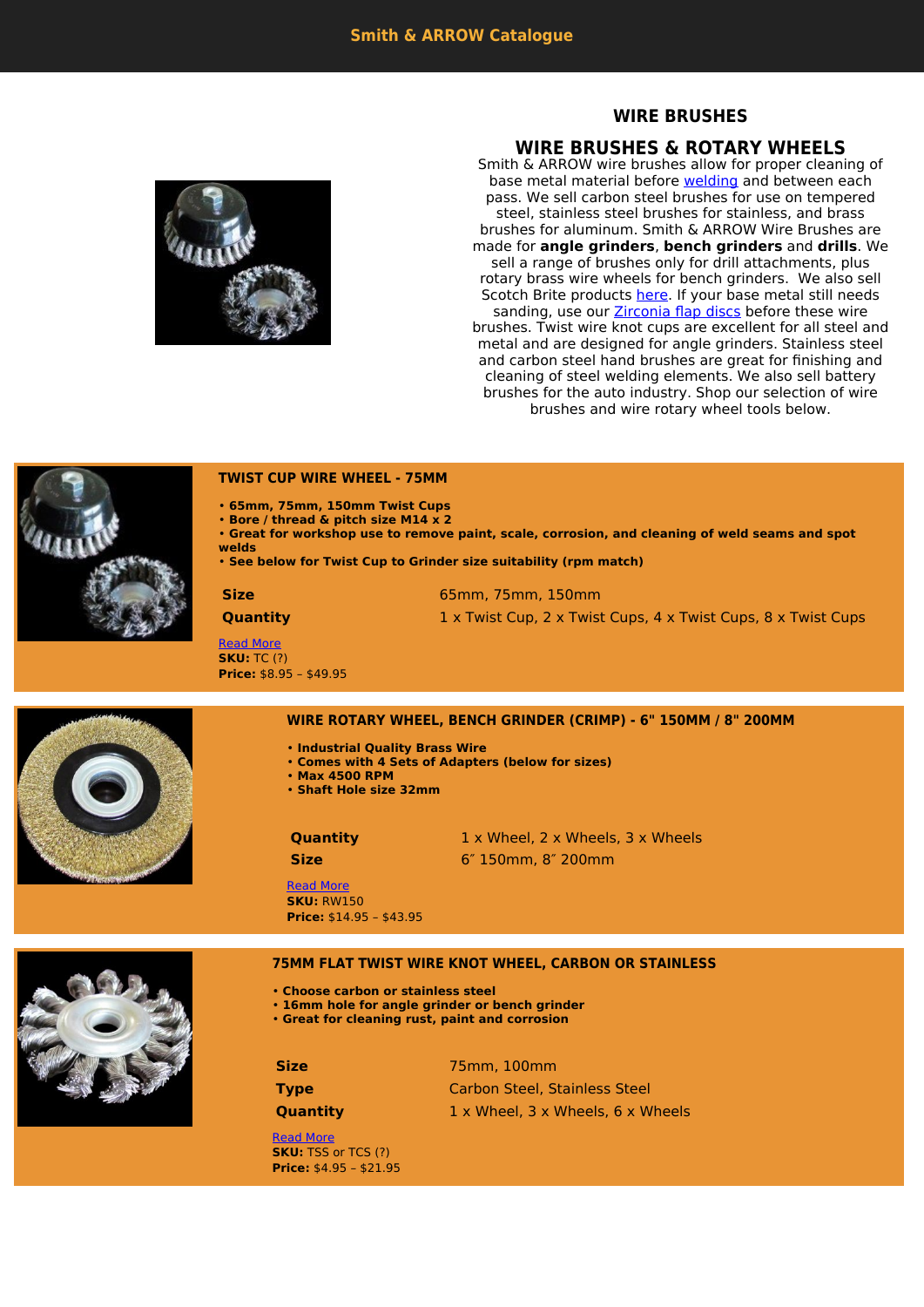

# **BRASS COATED CARBON STEEL DRILL BRUSH SET (DRILL, DREMEL, ROTARY TOOL)**

- **Fits all standard power & cordless drills 6mm shank**
- **Suitable for up to MAX 4500 rpm**
- **For cleaning up metal items and other surfaces, removing rust, paint.**
- **See below for brush sizes for each set**

**Drill Brush Set** 3 Piece, 6 Piece

[Read More](https://www.smithandarrow.com.au/product/wire-brushes/machine-brushes/rotary-wheel-copy/) **SKU:** 3PS **Price:** \$9.95 – \$15.95

### **4 X STAINLESS STEEL WIRE BRUSHES**

- **2 x single row stainless steel bristles with plastic handle 245mm x 50mm**
- **2 x 4 rows stainless steel bristles with wooden handle 245mm x 50mm**
- **Great for finishing and cleaning of steel welding elements, paint removal**

**Edda** 

[Read More](https://www.smithandarrow.com.au/product/wire-brushes/hand-held/2-x-stainless-steel-wire-brushes/) **SKU:** HPHSS4R x 1, SSB x 1 **Price:** \$24.95

### **2 X STAINLESS STEEL 4 ROW WIRE BRUSH**

- **245mm x 50mm, 4 (Four) Row Stainless Steel Wire Brush with Wooden Handle**
- **4 Rows of Tough Stainless Steel Bristles**
- **Great for Finishing and Cleaning of Steel Welding Elements**

**Quantity** 2 Brushes, 4 Brushes, 10 Brushes



[Read More](https://www.smithandarrow.com.au/product/wire-brushes/hand-held/stainless-steel-4-row-wire-brush/) **SKU:** HPHSS4R **Price:** \$14.95 – \$49.95

### **4 PIECE - CARBON STEEL WIRE BRUSH SET**

- **Carbon Steel**
- **1 x 6 Rows of Bristles, AND**
- **1 x 5 Rows of Bristles, AND**
- **1 x 4 Rows of Bristles, AND**
- **1 x 3 Rows of Bristles**

**Quantity** 2 Brushes, 4 Brushes, 10 Brushes

[Read More](https://www.smithandarrow.com.au/product/wire-brushes/hand-held/4-piece-carbon-steel-wire-brush-set/) **SKU:** 4PS **Price:** \$9.95

## **4 X BATTERY BRUSH - BATTERY TERMINALS, PIPES, TUBES, FITTINGS**



• **This tool is perfect for de-burring and cleaning the inside diameter of 1/2", 5/8", 7/8" (12.7mm, 15.87mm, 22.22mm) of FITTINGS and PIPES** • **Great for cleaning the outside diameter of BATTERY TERMINALS, PIPES and TUBES measuring 1/2", 5/8", 7/8" (12.7mm, 15.87mm, 22.22mm)** • **Cleans out dirt and corrosion from battery terminals and cable clamps**

**Box** Box 4, Box 10

[Read More](https://www.smithandarrow.com.au/product/wire-brushes/hand-held/4-x-battery-brush-battery-terminals-pipes-tubes-fittings/) **SKU: BLACKBB Price:** \$14.95 – \$29.95